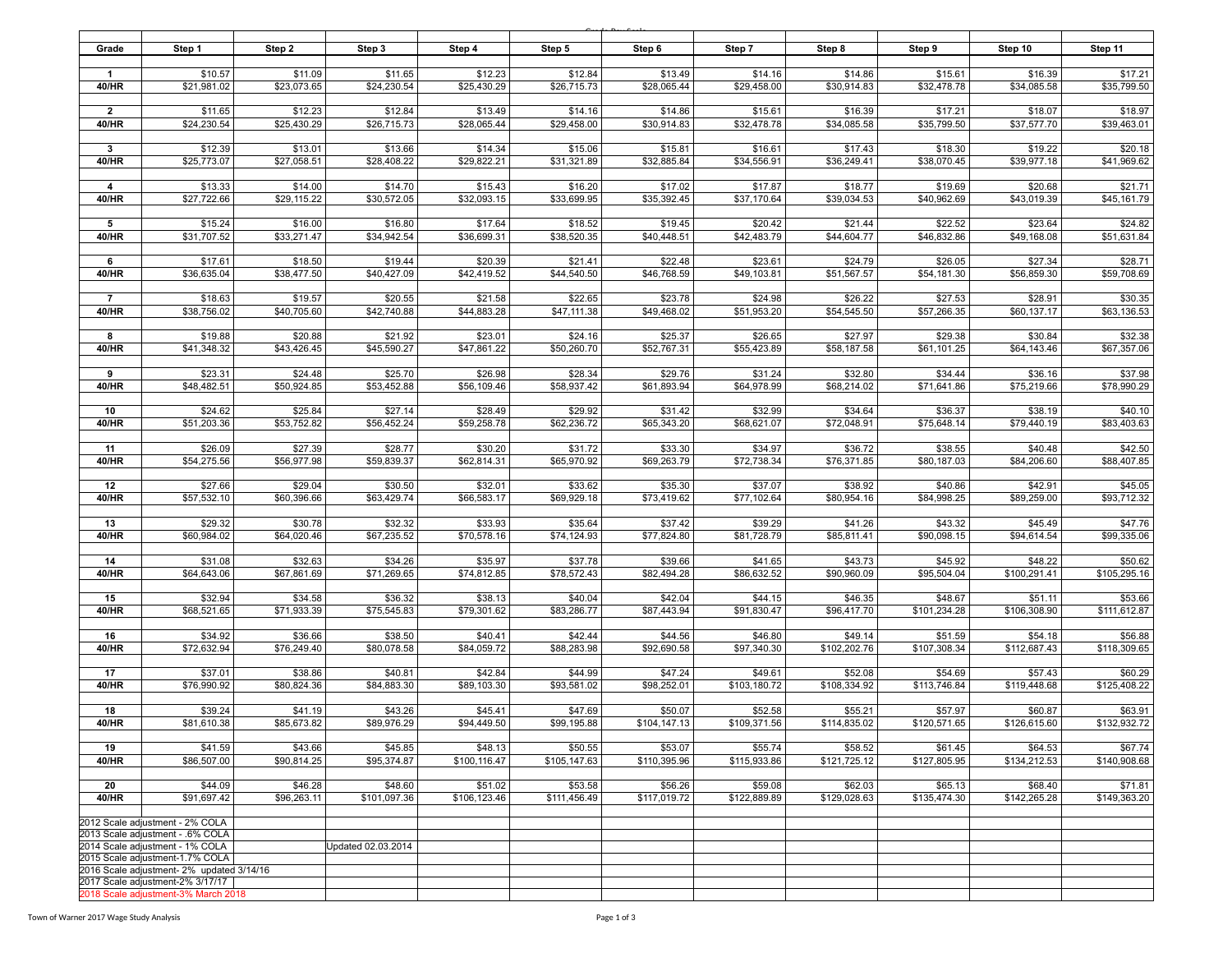| <b>Town of Warner</b>                 |                             |                  |                   |           |                                      |                      |                      |                |              |                 |                 |               |
|---------------------------------------|-----------------------------|------------------|-------------------|-----------|--------------------------------------|----------------------|----------------------|----------------|--------------|-----------------|-----------------|---------------|
| <b>Classification Scoring Matrix</b>  |                             |                  |                   |           |                                      |                      |                      |                |              |                 |                 |               |
| Effective 9/1/17                      |                             |                  |                   |           |                                      |                      |                      |                |              |                 |                 |               |
|                                       |                             |                  |                   |           |                                      |                      |                      |                |              |                 |                 |               |
| <b>Current</b>                        |                             | Knowledge/       |                   |           |                                      | <b>Internal</b>      | <b>External</b>      | Span of        |              | <b>Physical</b> | <b>Work</b>     | <b>Total</b>  |
| <b>Job Title</b>                      | <b>Department</b>           | <b>Education</b> | <b>Experience</b> |           | <b>Complexities   Accountability</b> | <b>Relationships</b> | <b>Relationships</b> | <b>Control</b> | <b>Scope</b> | Demands         | Environment     | <b>Points</b> |
| Laborer, Driver                       | DPW, Highway                | 50               | 50                | 50        | 75                                   | 25                   | 25                   |                | 100          | 25              | 25              | 425           |
| <b>Transfer Station Attendant</b>     | <b>DPW/Transfer Station</b> | 50               | 50                | 50        | 75                                   | 25                   | 25                   |                | <b>100</b>   | 25              | 25              | 425           |
| Parks & Recreation Maintenance Worker | DPW, Highway                | 50               | 50                | <b>50</b> | 75                                   | 25                   | 25                   |                | 100          | 25              | 25              | 425           |
| Custodian                             | <b>Town Hall</b>            | 50               | 50                | 50        | 75                                   | 25                   | 25                   |                | 100          | 25              | 25              | 425           |
| Police Secretary                      | Police Department           | 100              | 100               | 100       | 125                                  | 75                   | 75                   |                | 100          | 10              | 10 <sup>1</sup> | 695           |
| Deputy Town Clerk                     | <b>Town Hall</b>            | 100              | 100               | 100       | 125                                  | 75                   | 75                   |                | 100          | 10              | 10              | 695           |
| Selectmen's Secretary                 | <b>Town Hall</b>            | 100              | 100               | 100       | 125                                  | 75                   | 75                   |                | 100          | 10              | 10              | 695           |
| <b>Land Use Secretary</b>             | <b>Town Hall</b>            | 100              | 100               | 125       | 125                                  | 50                   | 50                   |                | 200          | 10              | 10 <sup>1</sup> | 770           |
| Assessing Clerk                       | <b>Town Hall</b>            | 100              | 100               | 125       | 125                                  | 50                   | 50                   |                | 200          | 10              | 10              | 770           |
| Machine Operator                      | DPW, Highway                | 100              | 200               | 100       | 125                                  | 50                   | 50                   | 50             | 50           | 25              | 25              | 775           |
| Patrol Officer                        | Police Department           | 100              | 100               | 100       | 125                                  | 75                   | 100                  |                | 100          | 50              | 50              | 800           |
| <b>Transfer Station Supervisor</b>    | <b>DPW/Transfer Station</b> | 100              | 100               | 125       | 125                                  | 50                   | 75                   | 100            | 100          | 25              | 25              | 825           |
| <b>Facilities Supervisor, Driver</b>  | DPW, Highway                | 100              | 200               | 100       | 125                                  | 50                   | 75                   | 50             | 100          | 25              | 25              | 850           |
| Patrol Officer/Prosecutor             | <b>Police Department</b>    | 200              | 100               | 125       | 125                                  | 75                   | 100                  | 50             | 100          | 50              | 50              | 975           |
| Highway Foreman                       | DPW, Highway                | 100              | 200               | 100       | 125                                  | 75                   | 75                   | 100            | 200          | 25              | 25              | 1025          |
| Bookkeeper                            | <b>Town Hall</b>            | 200              | 100               | 125       | 125                                  | 75                   | 75                   | 100            | 300          | 10              | 10              | 1120          |
| <b>EMA Director</b>                   | <b>Town Hall</b>            | 200              | 200               | 125       | 125                                  | 75                   | 100                  | 100            | 100          | 50              | 50              | 1125          |
| Sergeant                              | <b>Police Department</b>    | 200              | 200               | 125       | 125                                  | 75                   | 100                  | 100            | 100          | 50              | 50              | 1125          |
| Town Clerk                            | <b>Town Hall</b>            | 200              | 100               | 125       | 125                                  | 75                   | 125                  | 100            | 300          | 10              | 10              | 1170          |
| <b>Tax Collector</b>                  | <b>Town Hall</b>            | 200              | 100               | 125       | 125                                  | 75                   | 125                  | 100            | 300          | 10              | 10              | 1170          |
| Fire Chief                            | <b>Fire Department</b>      | 400              | 500               | 150       | 300                                  | 100                  | 100                  | 200            | 300          | 50              | 50              | 2150          |
| Public Works Director                 | DPW, Highway                | 400              | 500               | 150       | 300                                  | 100                  | 100                  | 200            | 300          | 50              | 50              | 2150          |
| Police Chief                          | <b>Police Department</b>    | 400              | 500               | 150       | 300                                  | 100                  | 100                  | 200            | 300          | 50              | 50              | 2150          |
| Town Administrator                    | <b>Town Hall</b>            | 400              | 500               | 300       | 300                                  | 125                  | 125                  | 300            | 400          | 10              | 10              | 2470          |